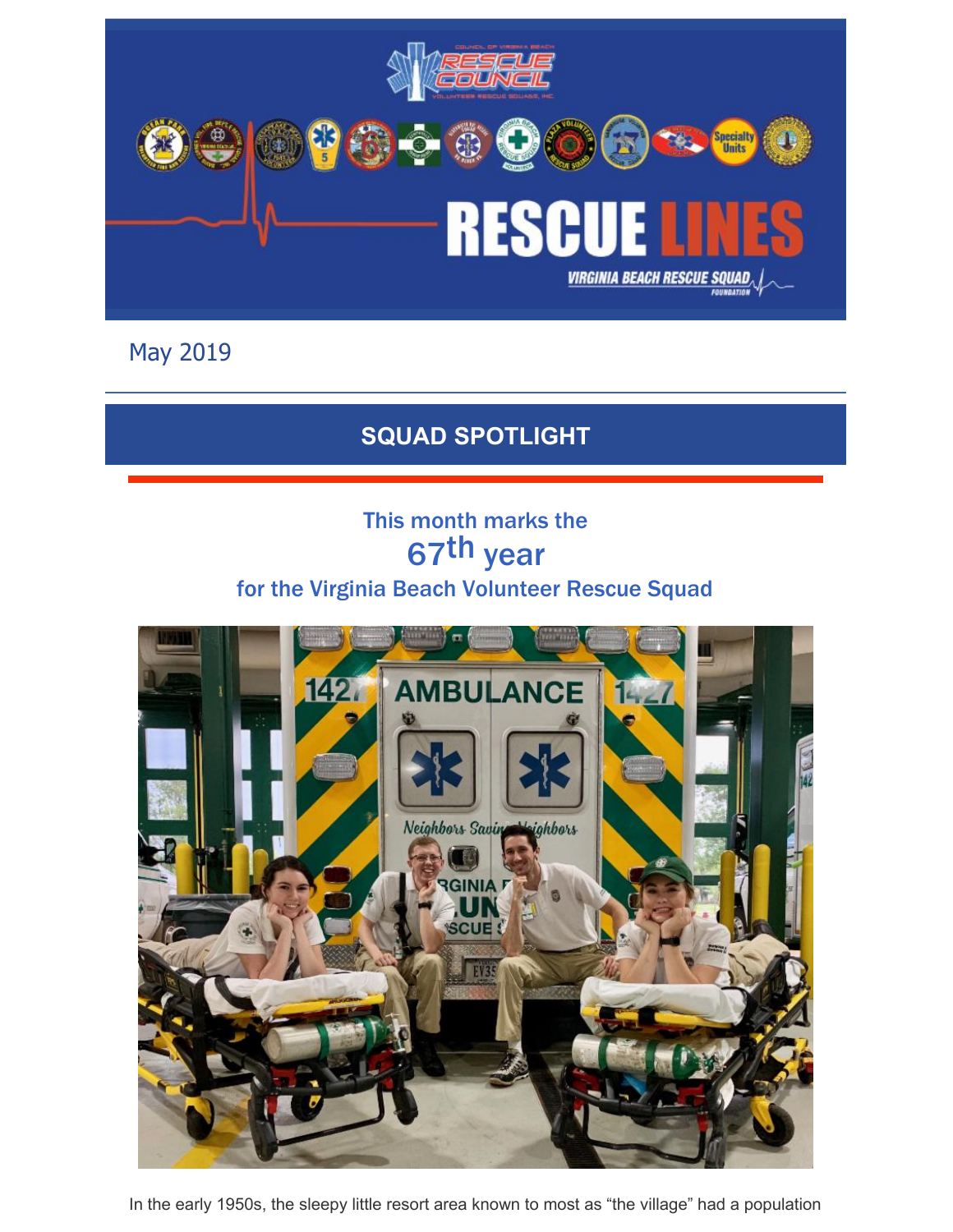of approximately 10,000 residents. The village stretched from Rudee Inlet to 49<sup>th</sup> Street, and most residents knew one another.

One cold December afternoon in 1951, attorney J. Peter Holland III came upon the scene of an accident near the corner of 24<sup>th</sup> Street and Atlantic Avenue. A woman had been struck by a car, so Holland called for an ambulance. The Fire Department ambulance was disabled and unable to respond to the call, so Holland called the Fort Story Army installation. The Dispensary was hesitant to send assistance because the injured party was not in the military. Holland's persistence resulted in an ambulance from Fort Story taking the woman to the hospital, three blocks from the site of the accident, nearly an hour after the request for help.

Unsatisfied, Peter Holland rounded up some friends to discuss the urgent need for an active volunteer ambulance service in Virginia Beach. The group visited a volunteer rescue squad in Fredericksburg, which had been operating successfully for several years. The group returned home with a vision and a plan, which became the nucleus for the proposed Princess Anne – Virginia Beach Rescue Squad.

The group sought and received \$500 from the Virginia Beach City Council and the Princess Anne County Board of Supervisors. John Fitzgerald donated a laundry truck to be used as a salvage vehicle, and a small boat was acquired to aid in water rescues. The disabled Cadillac ambulance that started Holland and friends on this mission was sold to the fledgling squad for \$1, as were a trio of metal buildings on 20<sup>th</sup> Street and Pacific Avenue, which had belonged to the Standard Oil Company. Two of the buildings were used as garages, while the third became a 10 x 18 foot

"squad house". The squad space included two home-built bunks, with an overhead gas heater, and beaverboard walls. There was no insulation.

First, prospective members took the standard first-aid course offered by the American Red Cross; then uniforms and equipment were purchased. Finally, on May 1, 1952, the Princess Anne – Virginia Beach Rescue Squad, Inc. began operations with twenty-two charter members, and one associate.

The first call for service came on May 1. A sailor who had either fallen or jumped from the Boardwalk and drowned before the arrival of the rescue squad proved an inauspicious beginning for a squad that would later be known for its' lifesaving efforts.

Today, the Virginia Beach Volunteer Rescue Squad has approximately 150 operational members, who respond to emergency calls. The squad also has a large support staff, who help with everything from ambulance check-offs to social events. VBVRS mans a minimum of two to three Advanced Life Support ambulances 24 hours a day, 365 days a year, working from two state-of-the-art stations. In addition, we staff numerous special events and operations throughout the year. Our members answer somewhere in the vicinity of 13,000 call annually, about one-third of all the calls in the city of Virginia Beach. Our training program and probationary period produce highly respected first responders, who are proud of the service we provide to the community. In 2018, we received the World EMS Volunteer Agency of the Year. Though VBVRS responds to calls anywhere in the city, we remain firmly aware of our roots in the Oceanfront and Great Neck areas; and we sincerely thank those who have supported us throughout the years.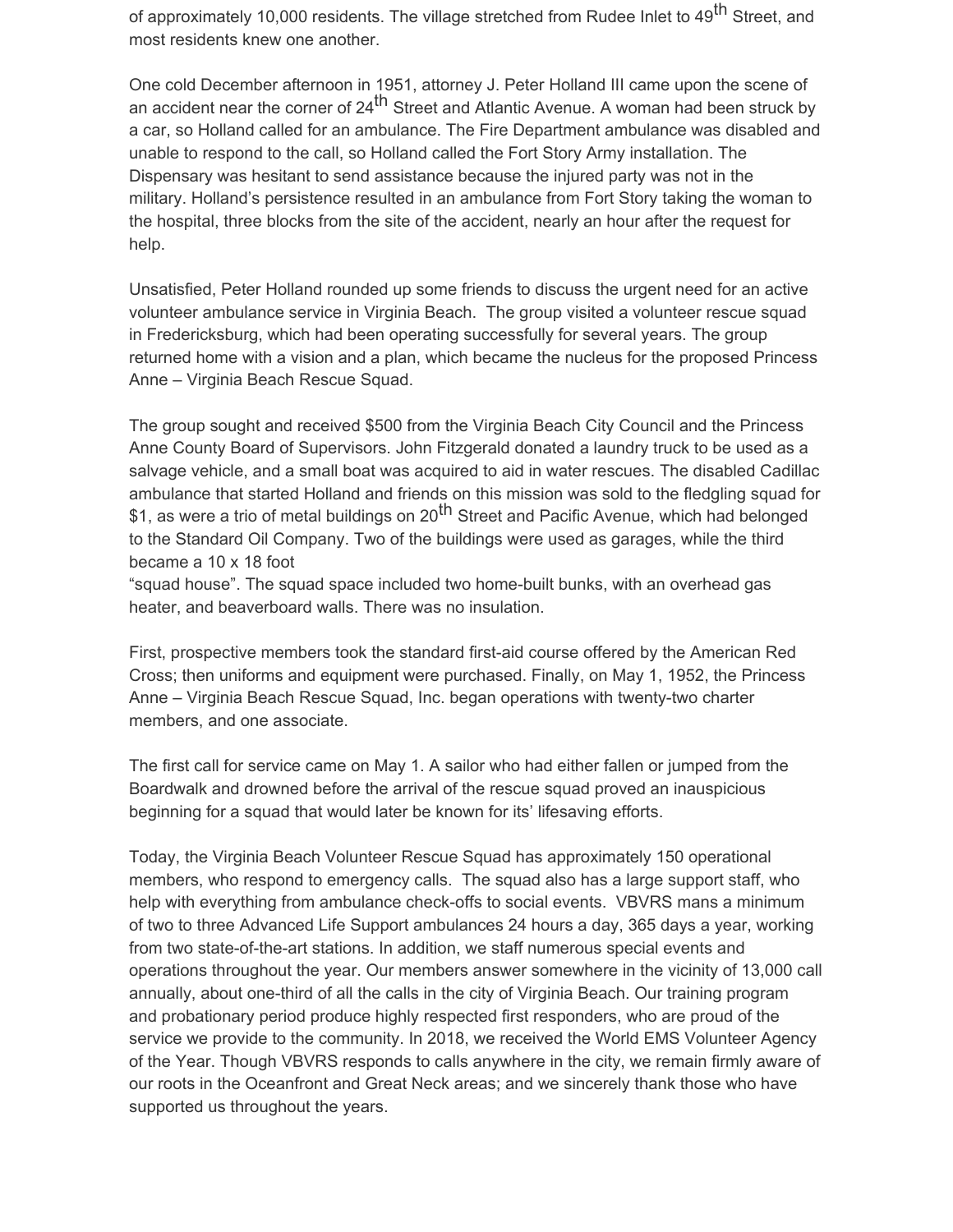

**Tidewater EMS and Emergency Nursing Education Expo** 



# Tidewater EMS Council's EMS and Emergency Nursing Education Expo Save The Date: May 2-5, 2019

DELTA HOTELS BY MARIOTT - CHESAPEAKE, VIRGINIA **Tracks Include Cardiac, Trauma, Medical, Pediatric, Leadership, Nursing, and More…**

**Dr. Peter Antvey** will be the Keynote/General Session Speaker on Friday, May 5th **Bob Holdsworth, author of "Wading into Chaos"**will be presenting a Leadership track and will be available for a book signing event

**Bob Page - The Jeopardy King**will be presenting Thursday and Friday **Massima** will be presenting the Friday Lunch & Learn; **Sonosite** will be presenting the Saturday Lunch & Learn

#### **Saturday Night Social - Cinco De Mayo**

DON'T MISS OUT...REGISTRATION STILL OPEN - CLICK ON THE LINK BELOW!!

CEU AND CE AVAILABLE FOR EMS PERSONNEL AND NURSES!! If you have any questions, please email Mike McMahon at**[mcmahon@vaems.org](mailto:mcmahon@vaems.org)**. **Click here to [Register](http://www.tidewaterems.org/education--training/training-calendar/icalrepeat.detail/2019/05/02/3238/368%7C355%7C354%7C353%7C352%7C351%7C350%7C349%7C347%7C356%7C357%7C367%7C366%7C365%7C364%7C362%7C361%7C360%7C359%7C358%7C346%7C345%7C344%7C363%7C341%7C342%7C383%7C386%7C390%7C391%7C395/early-registration-2019-tidewater-ems-nursing-expo) Book your group rate for [Tidewater](https://www.marriott.com/events/start.mi?id=1551815803696&key=GRP) EMS EXPO CLICK for [Schedule](https://files.constantcontact.com/418a56c2701/12443145-f38f-4790-ab22-59cb1e134938.pdf) as of 4/5/2019**



Between the dates of March 30, 2019 and April 22, 2019 the following individuals have advanced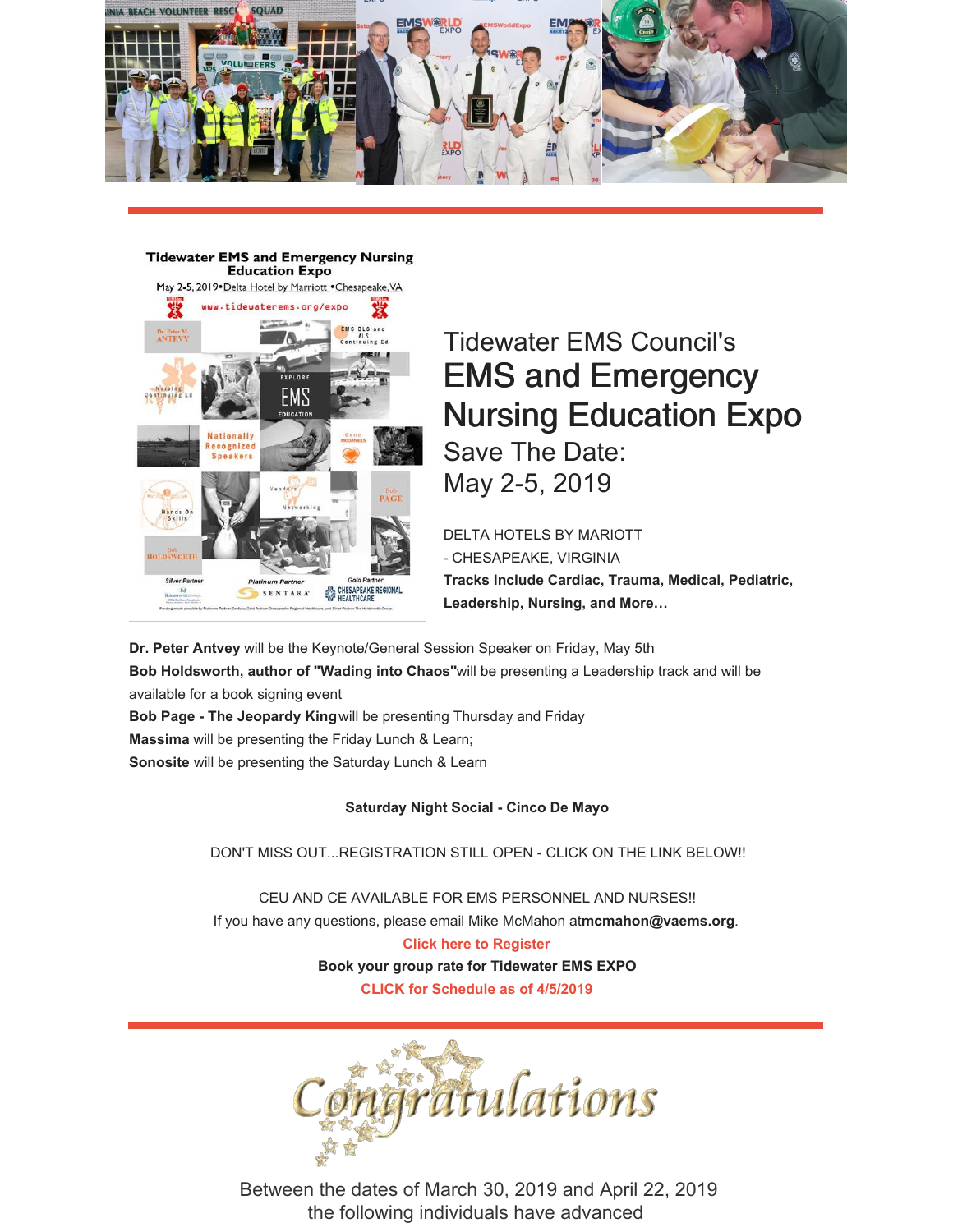#### to the current EMT Certification Level:

#### **Life**

Pinion, John

#### **EMT-B**

Ashburn, Alexandra Dupree Atkins, Katelyn Baker, Kristina Benik, Jared Bullock, Rebecca Carter, Joseph Guevara, Brandon Herrera, Olivia Jackson, Cody James, Emily Khadivi, Aram Miller, Jake Rone, Shanna Rose, Richard Rowe, Antara Setchell, Ariel Spruill, Macon **BLS Intern** Amelly, Darby Baldwin, Jason Barna, Noah Bayona, Joshua Bellows, Lauren Bowman, Rebecca Boyde, Marie Brown, Joan Carr, Rusty Garcia, Nicole Huynh, Kathy Jones, Lauren Null, Forrest Woody Prado, Kelly Roberson, Wilhelmina

#### **Student**

Ball, Phillip Barker, Tyler Brown, Austin Burke, Stephanie Capbell, Zachary Crane, Ellen Dickerson, marissa Gibeaut, Marlena Gonzalez, Alexis Hinson, Teresa Jenkins, Keshiah Jolly, Michael Krizov, Alexander Kuenzli, James Lai, Kelsey Loeffler, David MacCuish, Bryan Miller, Jeffrey Miller, Lorin Moter, Joanne Ochoa, Brian Painter, Stephanie Pease, Meghan Penning, Emily Potter, Jasmine Ratley,Mary Robinson, Brandon Rountree, Lasarita Stiller, Christian Stricklin, Tiffany Tipis, Ivy Torres, Lourdes Turner, Brianna Walker, Jordan Wolfe, Jacob

### **COMMUNITY APPRECIATION**

Rose, Jonathan Sharpe, Richard Simon, Allison Smith, Chelsea Tomlin, Czaria Westmoreland, Emily

*Testimonials and letters from grateful neighbors*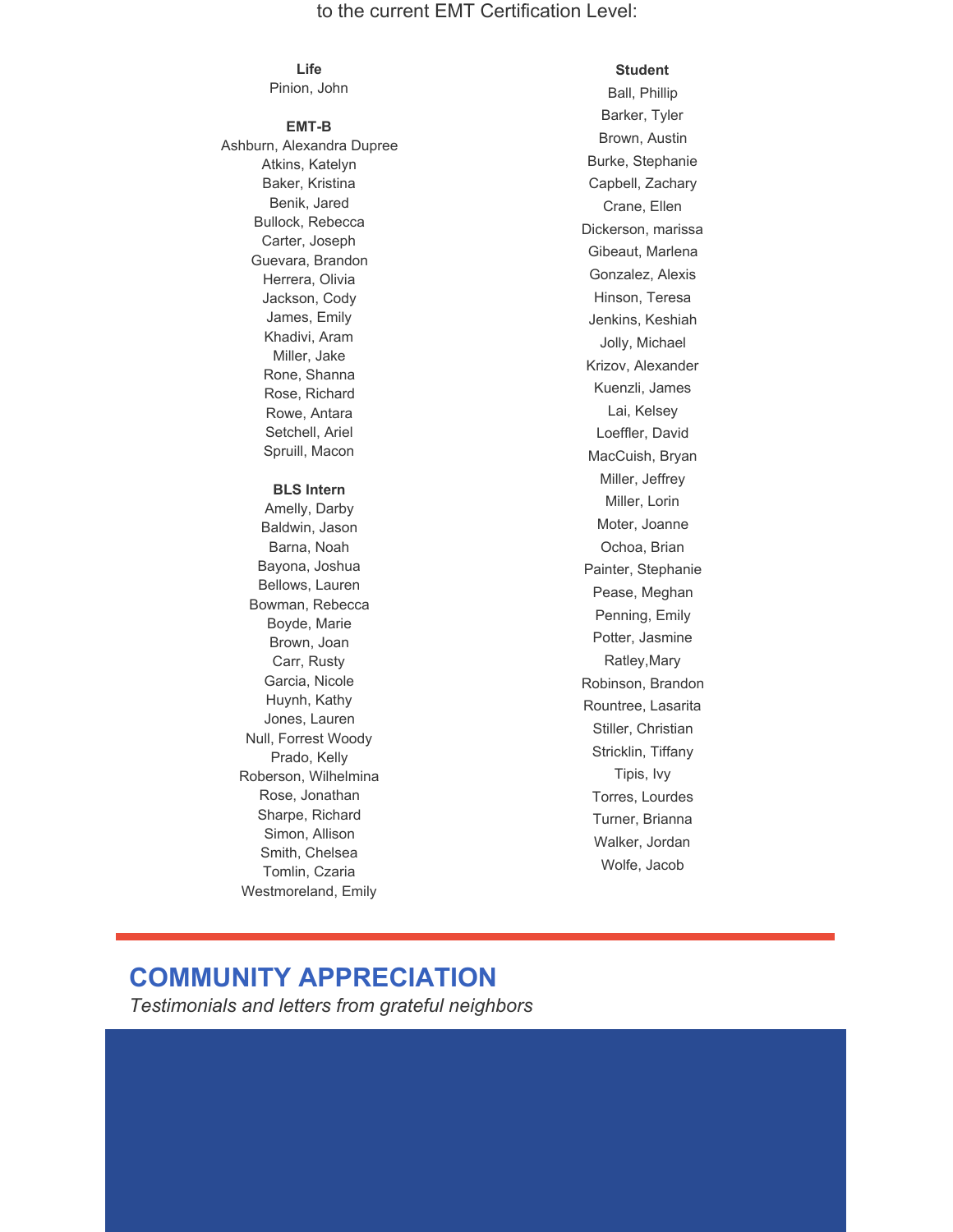You people do AN Absolutely KEEP ON CARING-Mary Thanks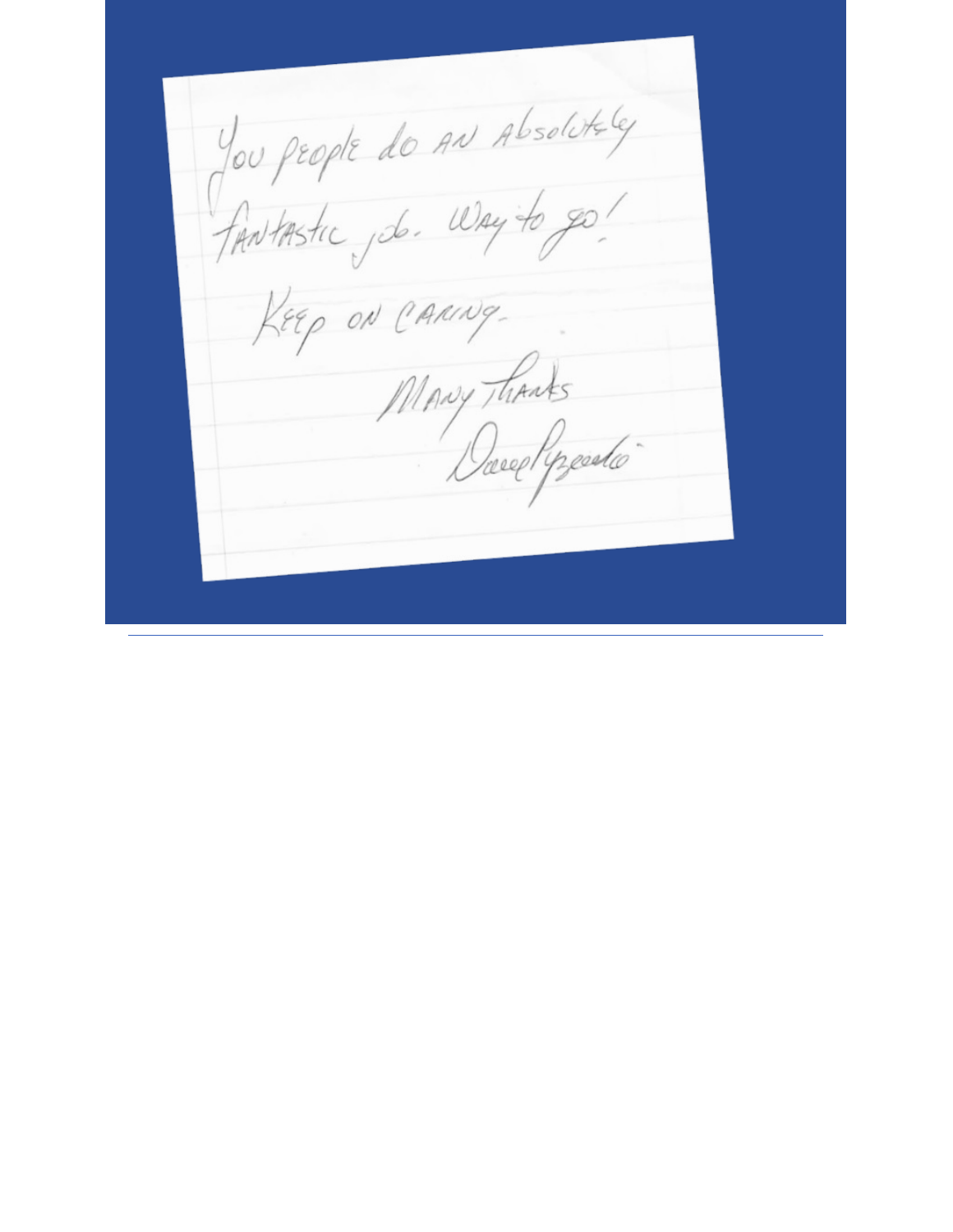



## QUICK LINK TO YOUR WEEKLY UPDATES

Your VBEMS Updates can be accessed at any time by visiting**[HERE](https://www.vbems.com/providers/newsletter/)**

# **HAPPY MAY BIRTHDAY!**

**Happy Birthday to VBVRS - May 1, 1952**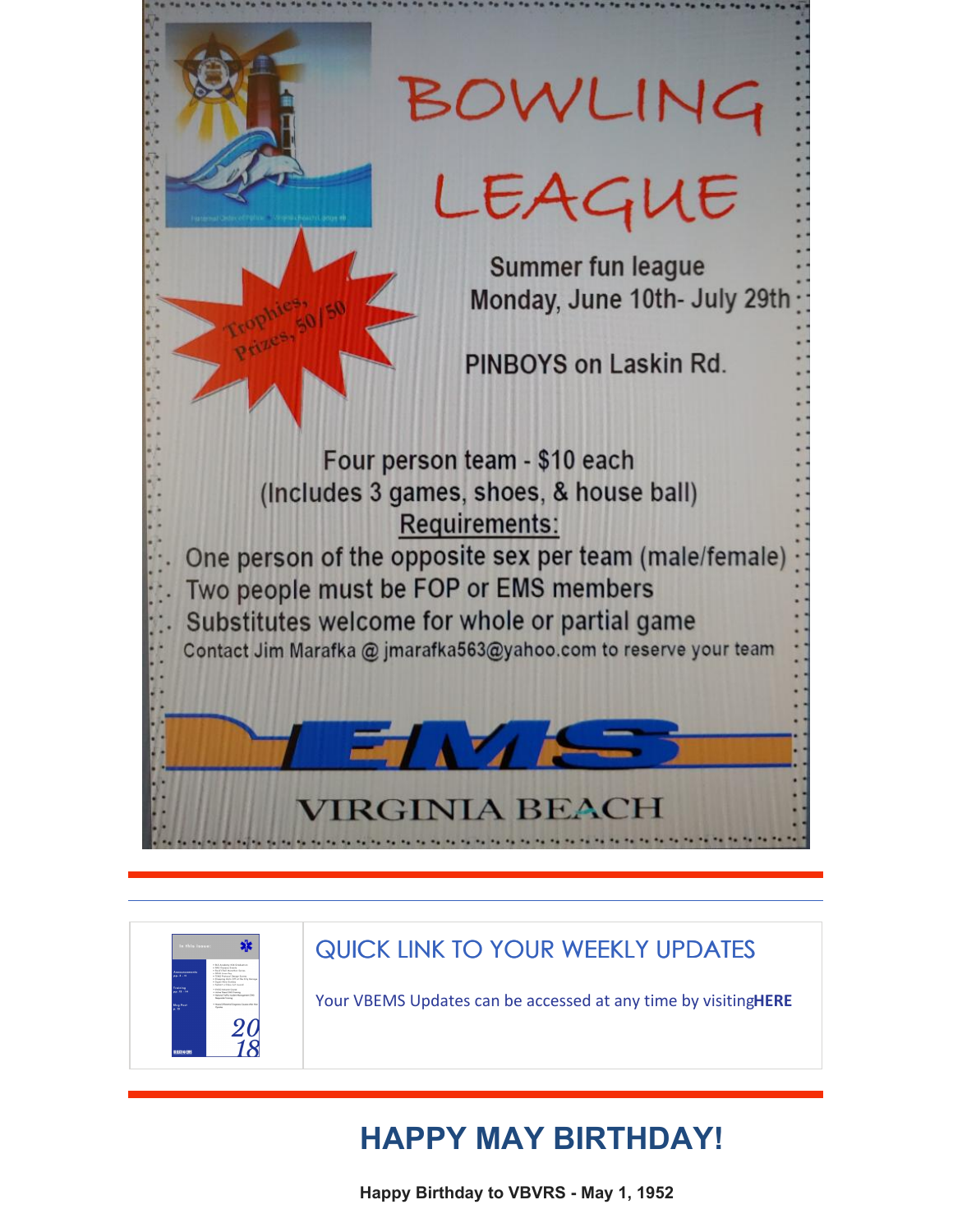

We want to recognize your birthday! Please send your full name and birth date to **[RescueLines@vbrescuecouncil.org](mailto:RescueLines@vbrescuecouncil.org)**

**We would LOVE your newsletter contributions! Do you have events to share on our future calendar? Have an idea for a story? Questions? Compliments? Other input? Contact us! [vbrescuecouncil.org/submission](http://www.vbrescuecouncil.org/submission)**

## **IT'S NEW, IMPROVED AND IT NEEDS YOU!**

We are pleased to announce that *Rescue Lines* is undergoing a makeover to make it more relevant than ever! *Rescue Lines* will now be sent directly to your email on a monthly basis and will be expanded to include critical VBEMS updates. On a quarterly basis, we will include stories from *Rescue Lines* in a downloadable PDF version which can be printed and shared or sent digitally to donors, family and friends. Printed copies of the quarterly version can be requested free of charge from EMS; contact VBEMS at

**[RescueLines@vbrescuecouncil.org](mailto:RescueLines@vbrescuecouncil.org)** for guidelines, requests and further details. Every month, *Rescue Lines* will also feature a special offer or giveaway for rescue personnel, so be certain to open it.

**WE NEED YOUR HELP**. This newsletter is not only created for you, but also created by you! In the new and improved *Rescue Lines*, we would like to take a month to individually spotlight each Squad, the VBEMS Personnel and the Specialty Teams in the **SQUAD SPOTLIGHT.**

We hope you will read, enjoy and contribute to your newsletter.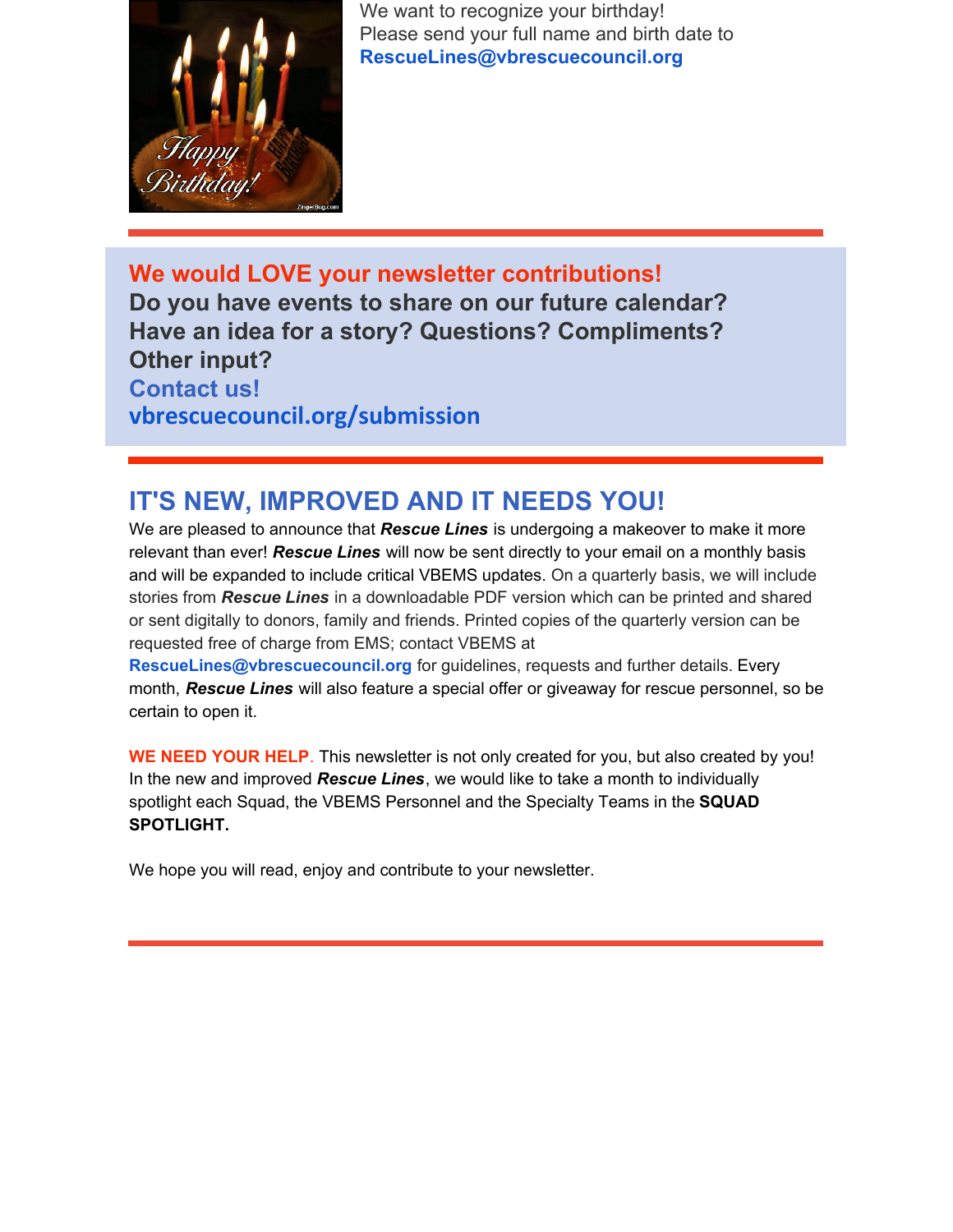# VIRGINIA **BEACH EMS UNTEERS**

Perks for your service to our community

Get \$10 off registration for yourself and your guests at Adventureworks Wetland Zipline Park. Register in advance at:

Adventureworks.com and use promo code \$10Off.

# **\$100 Gift Card WINNER!**

Katarina Nadjkovic

**------------------**

**Just for being a part of this group you will be automatically entered into a drawing each month! Be sure to check every newsletter for all the news you need to know and to see if you are the lucky WINNER!**

If you are the winner, contact Mary-Ellen McLean, Program Officer, VBRSF, Phone number: (757) 437-4830 or email address: **[mmclean@vbrescuefoundation.org](mailto:mmclean@vbrescuefoundation.org)** to collect your prize!

Members are eligible to win each month, but can only be a prize winner once per year.

Newsletter approved by



Newsletter sponsored by